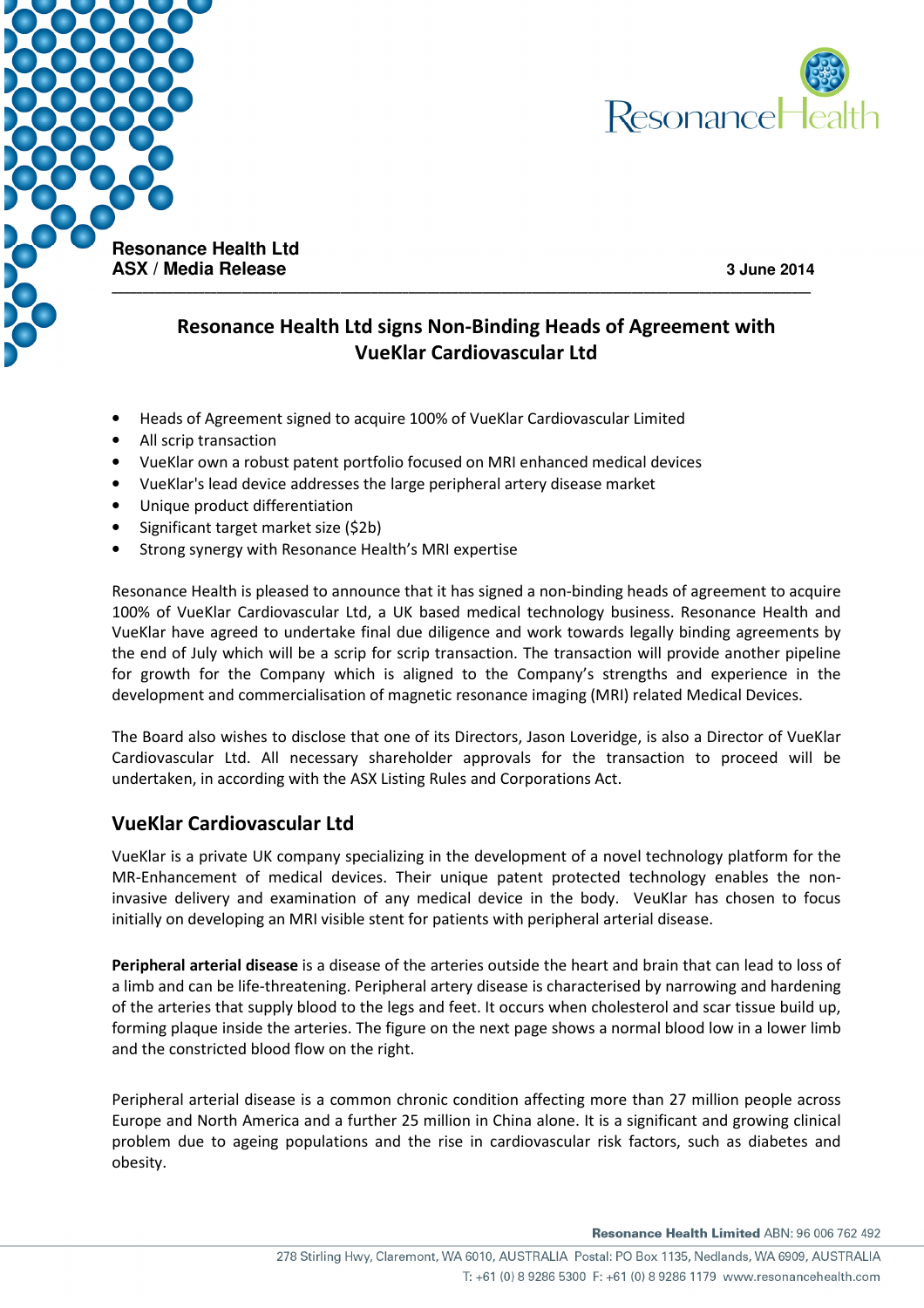



Peripheral Artery Disease (PAD) (normal blood flow on the left and narrowed artery on the right)



A high percentage of patients with peripheral arterial disease are treated with stents. A stent is a meshlike structure placed into the blocked or narrowed peripheral artery to widen it and allow for normal blood flow through the vessel. VueKlar is developing a next generation peripheral stenting system that will transform the treatment of peripheral arterial disease in the lower extremities.

Current stents on the market are typically made of metal which does not allow MR imaging. VueKlar's unique patent protected technology enables the non-invasive delivery and examination of the stent by MRI. This technology presents a unique value proposition by:

- enabling earlier and more informative follow-up and management of patients
- enabling problems inside the stent to be diagnosed using MRI
- reducing patient exposure to carcinogenic x-rays
- reducing patient exposure to contrast agents which can be toxic to the kidney and are unsuitable for many patients with diabetes
- incorporating innovative design features designed to reduce stent-related complications as compared to competing products, enabling better outcomes for patients.



The picture on the left shows the MRI of a patient with two stents implanted. Unfortunately, due to their metallic structure, current stents produce an image void or dark blob in the MRI scan. This means that MRI cannot be used for guiding implantation of the stent or for further diagnostic imaging as the patient's disease progresses.

Resonance Health Limited ABN: 96 006 762 492

278 Stirling Hwy, Claremont, WA 6010, AUSTRALIA Postal; PO Box 1135, Nedlands, WA 6909, AUSTRALIA T: +61 (0) 8 9286 5300 F: +61 (0) 8 9286 1179 www.resonancehealth.com